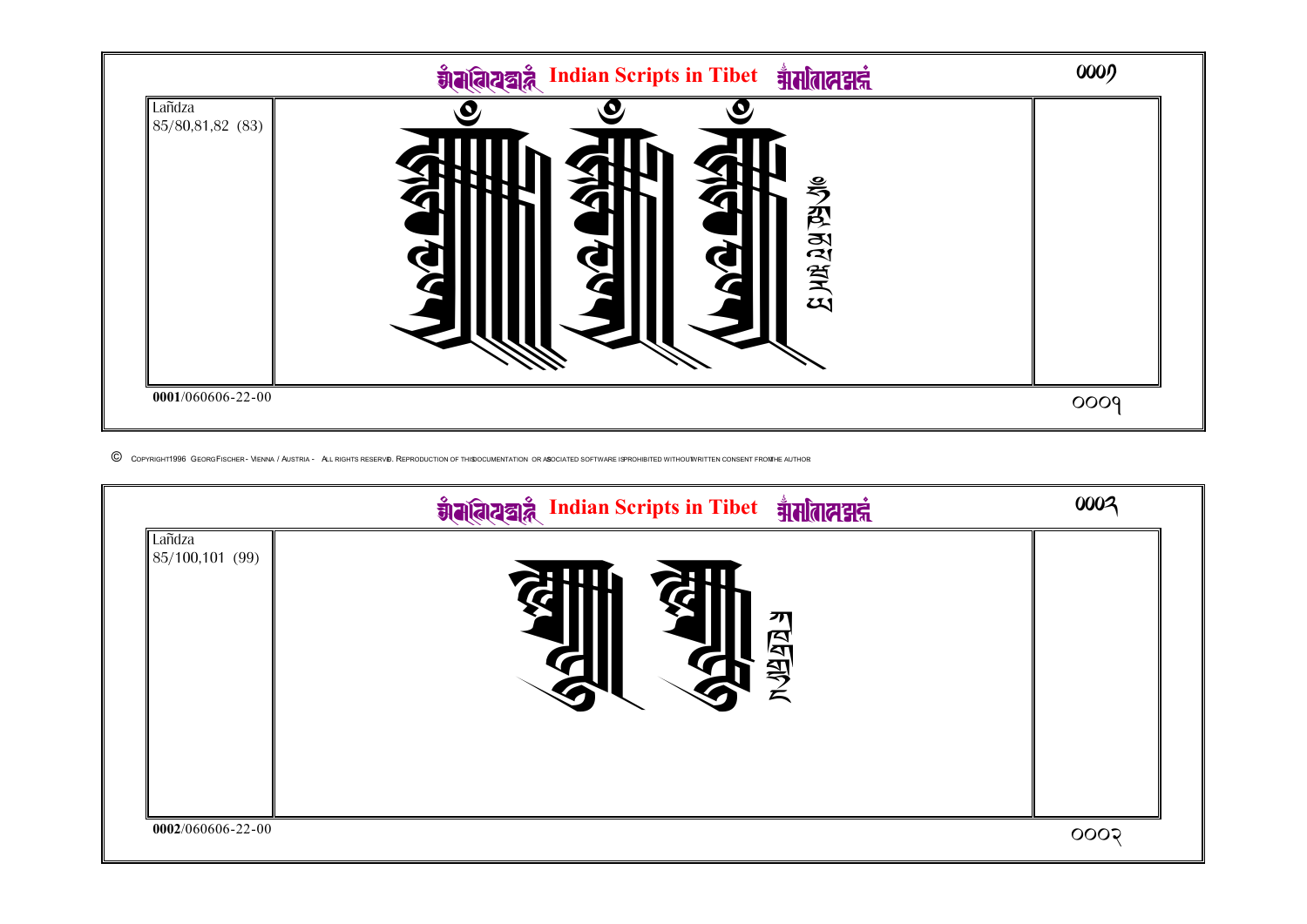

© COPYRIGHT1996 GEORGFISCHER- VIENNA / AUSTRIA - ALL RIGHTS RESERVED REPRODUCTION OF THISOCUMENTATION OR ASOCIATED SOFTWARE ISPROHIBITED WITHOUTWRITTEN CONSENT FROMHE AUTHOR

|                                       | ग्रामवियद्यन्नै Indian Scripts in Tibet ग्रामातात्मन्नने | 000C             |
|---------------------------------------|----------------------------------------------------------|------------------|
| Lañdza<br>85/130,132,130,1<br>31(129) | 层局<br>て                                                  |                  |
| 0004/060606-22-00                     |                                                          | 000 <sub>X</sub> |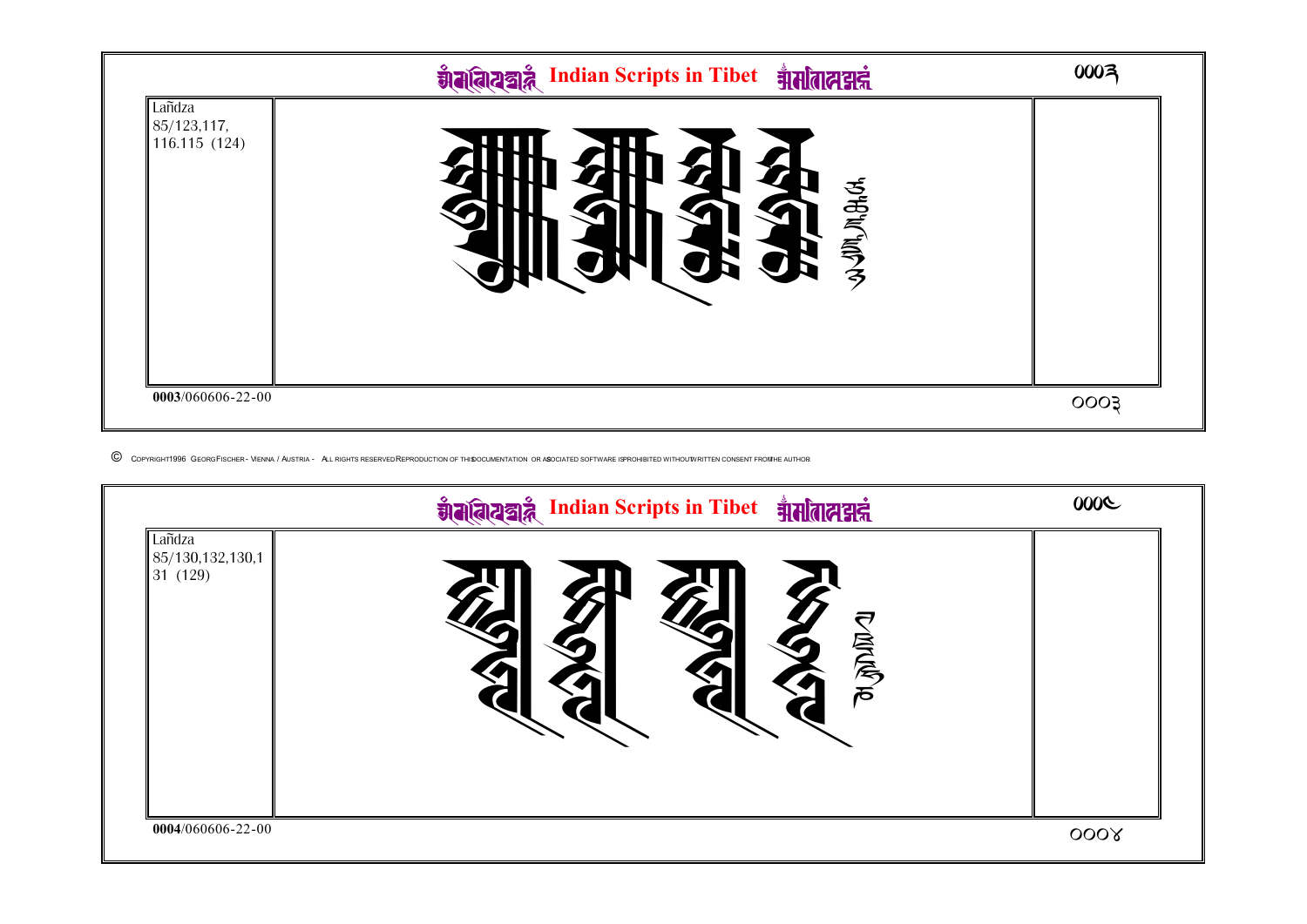

C COPYRIGHT1996 GEORGFISCHER- VIENNA / AUSTRIA - ALL RIGHTS RESERVED REPRODUCTION OF THISOCUMENTATION OR ASOCIATED SOFTWARE ISPROHIBITED WITHOUTWRITTEN CONSENT FROMHE AUTHOR